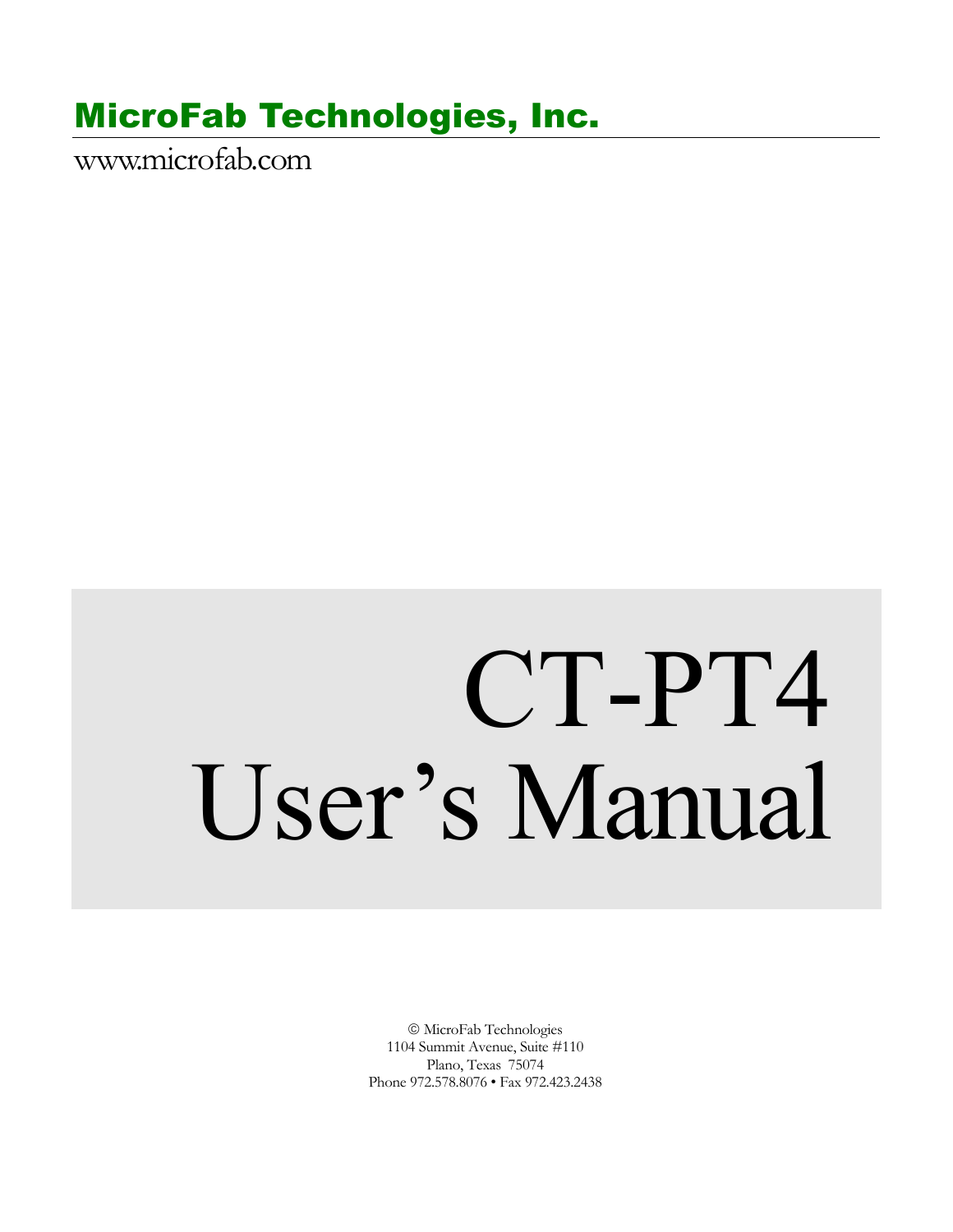### **Introduction**

MicroFab's CT-PT4 Pneumatics Controller Box can house up to 4 CP-01 pneumatics channels that have been designed to provide a stable back pressure to up to 4 of MicroFab's jetting devices. Positive and negative purge pressures are also provided for filling and emptying the devices quickly.



Figure 1 CT-PT4 shown with 4 CP-01 pneumatics channels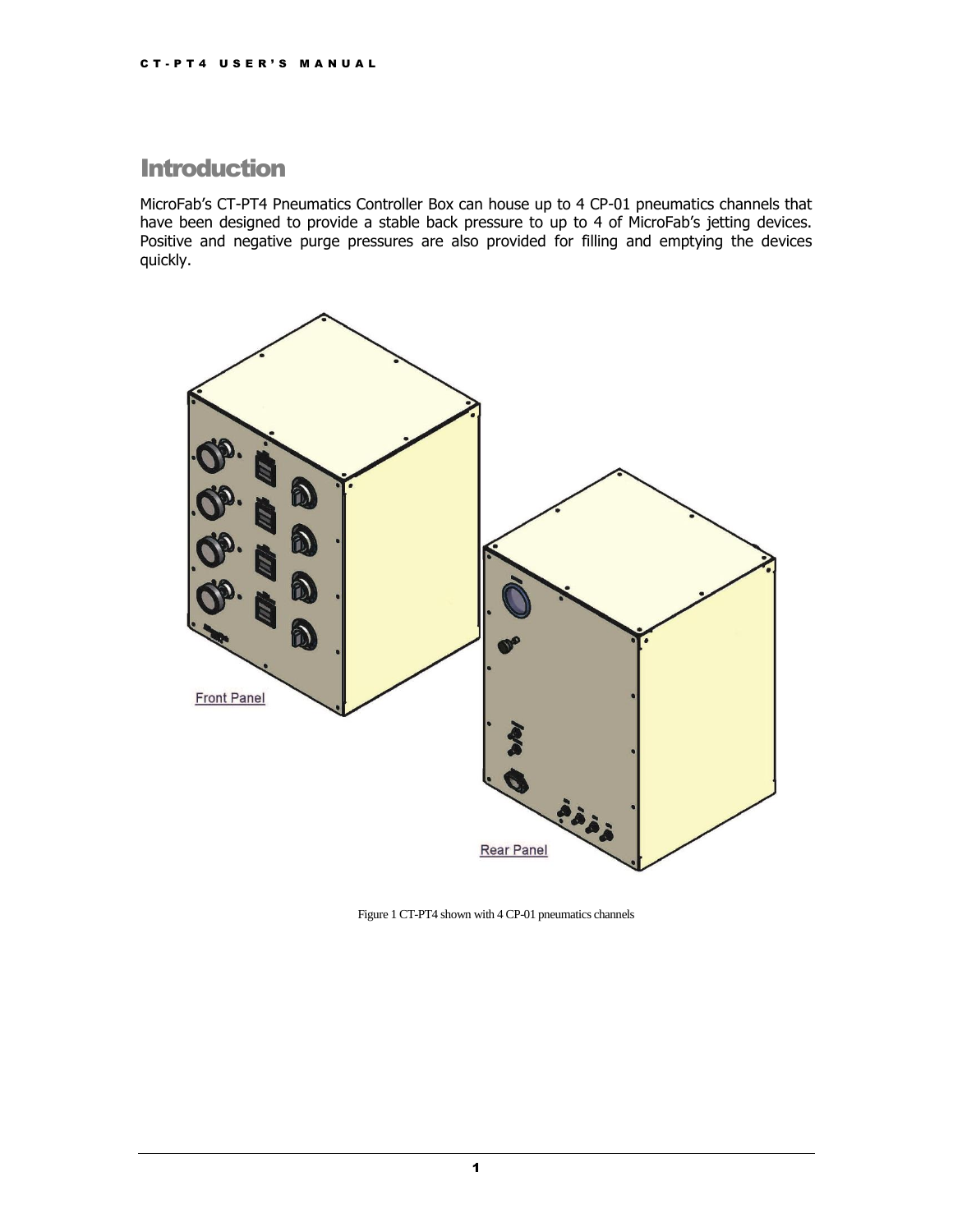

Figure 2 Physical Dimensions in inches

## Facility Requirements

#### Power Requirements

- **-** Required power  $-100 240$  VAC; 0.25A max; 50/60 Hz;
- **Power cord included**

#### **Pneumatics**

- Input Pressure: 60 PSIG / 3102 mmHg MAX pressure from house compressed air or bottle gas
- Vacuum Input: 20 inHg / 507 mmHg recommended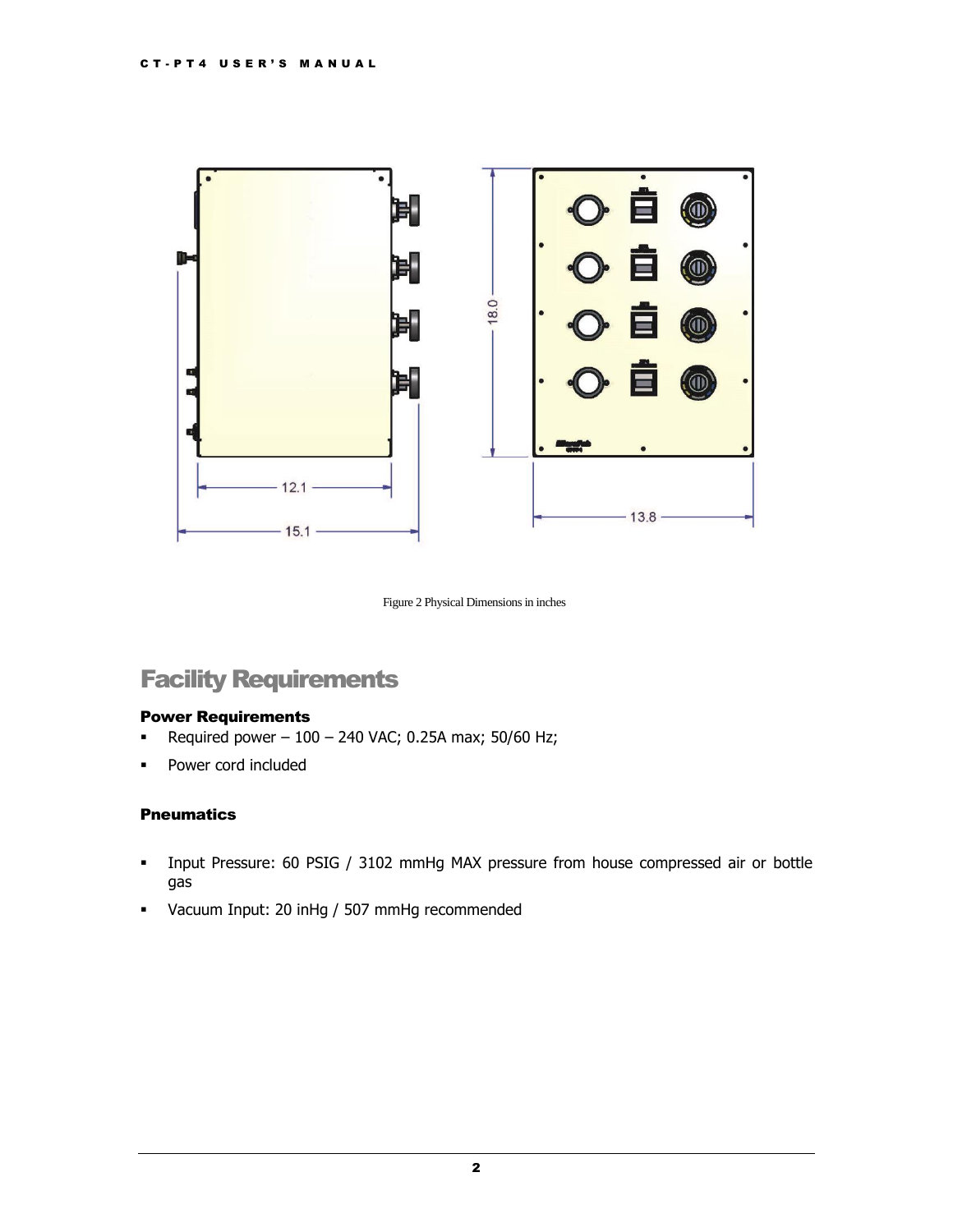

Figure 3 Rear Panel Connections

The purge adjust pressure regulator is set to ~15 PSIG / 775mmHg for shipping purposes; The MAXIMUM input pressure to the Pneumatics Controller should be ≤ 60 PSIG / 3102 mmHg.

3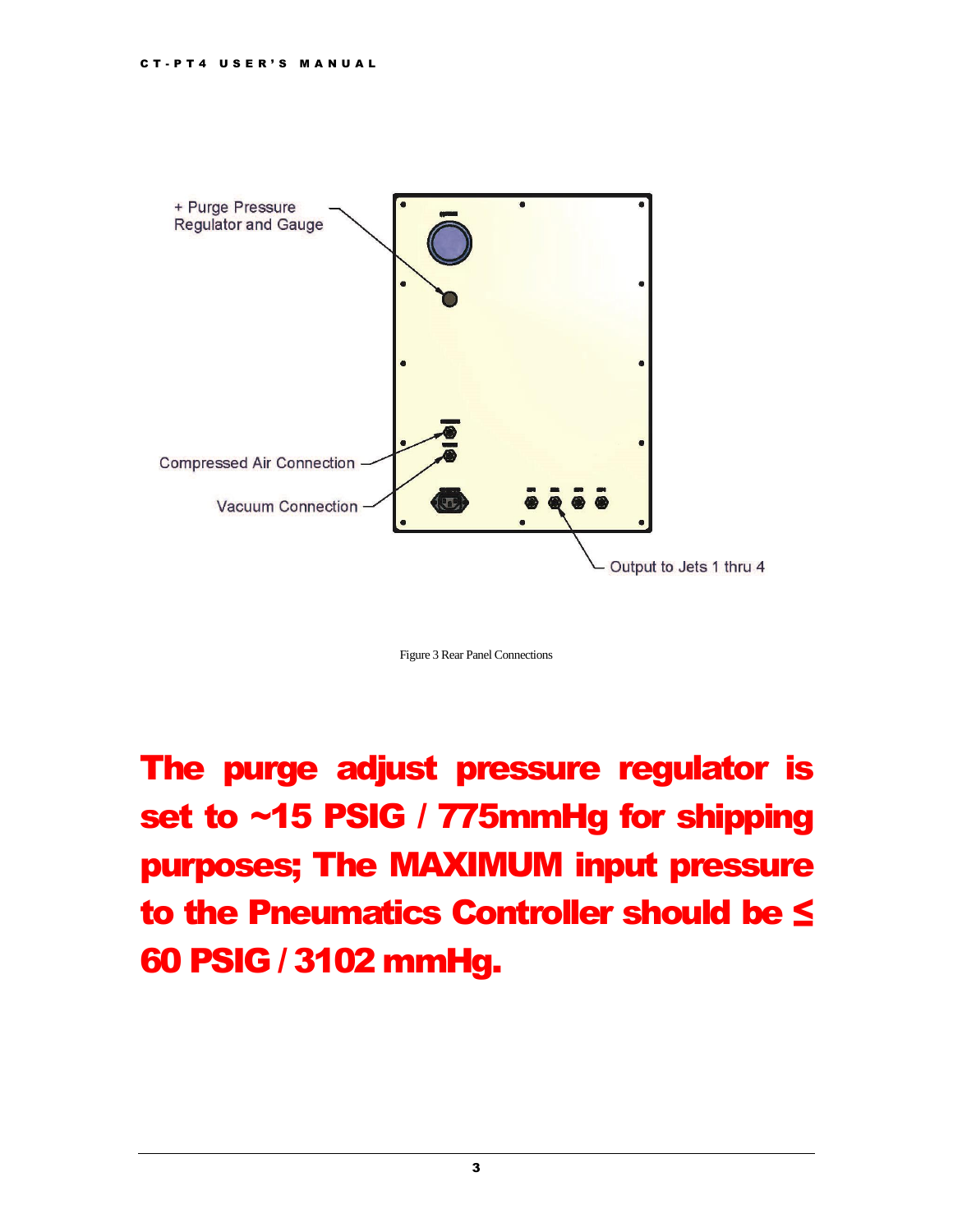## **Installation**

#### Shipment Contents

- CT-PT4 4-channel Pneumatics Controller
- **Power Supply Cord**
- 1/8" OD Pneumatic Tubing (PTFE)
- **2 x 1/4" and 1/8" NPT: Quick Connect Fittings**
- **Keyence Instruction Manual**

#### Setup

- Connect the Power Cord to the CT-PT4 Power Inlet and connect to an appropriate outlet.
- Connect the 1/8" Pneumatic Tubing to the Compressed Air Connection at the rear panel and to a pressure source.
- Connect the 1/8" Pneumatic Tubing to the Vacuum Connection at the rear panel and to a vacuum source.
- The Keyence displays on the front panel are set to display in mmHg units and can be changed as described in the Keyence manual included in this shipment; this unit will be activated as long as power is supplied. There is no external power switch.
- Connect the 1/8" Pneumatic tubing between the Output to Printhead / reservoir connection at the rear panel and the printhead reservoir for each printhead in use. If all pneumatics channels are not in use, set the unused channel's Pressure Mode Selector to "Control" and set the matched Backpressure Regulator to neutral back pressure. Neutral backpressure is indiacted when the Keyence display shows 0.
- Prepare your printheads / reservoirs according to their specification before dispensing.
- To change the purge pressure from the factory set 15psig, turn one of the Pressure Mode Selector on the front panel to "Positive" (the other channels set to neutral points between "Control" and "Positive"), insert the provided plug into the Outlet to Printhead/reservoir connection for the channel you selected, and turn the Purge Adjust Pressure Regulator on the back panel. Turning the pressure regulator knob counterclockwise will lower the purge pressure output. You can watch the Keyence display to determine the pressure output in mmHg. A display of "FFF" is not a malfunction; the pressure output is simply outside the range of the Keyence pressure monitor. Remember the total pressure input to the CT-PT-21 must be  $\leq$  60 PSIG / 3102 mmHg before making any adjustments or using the Pneumatics Controller. The recommended starting purge setting is 15psi.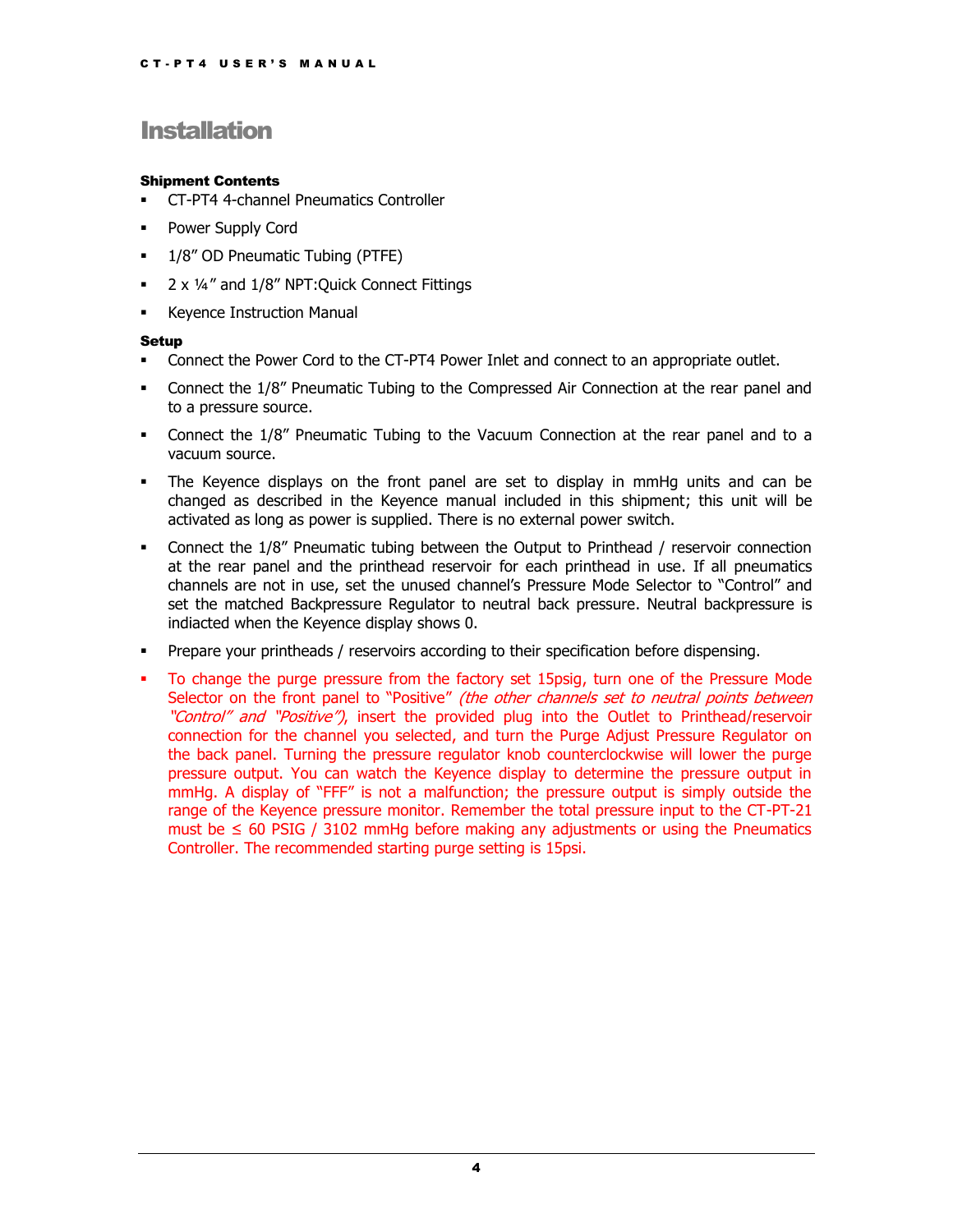

Figure 4 Front Panel Controls

## Normal Operation

MicroFab's CT-PT4 Pneumatics Controller Box can house up to 4 CP-01 pneumatics channels that have been designed to provide a stable back pressure to up to 4 of MicroFab's jetting devices. Positive and negative purge pressures are also provided to assist in filling and emptying the device. The Pneumatics Controller channels can be set between control and purge modes by switching the Pressure Mode Selector.

#### Pressure Mode Selector (identical for each CP-01 pneumatics channel)

The Pressure Mode Selector controls distribution of control pressure, vacuum purge, or positive pressure purge to the reservoir via the modes on the selector switch as described below:

- **Control**: This allows the operator to precisely control the balance of pressure and vacuum introduced to the reservoir via the Backpressure Pressure Regulator.
- **Positive:** This setting activates a positive purge to the reservoir. The pressure value is controlled via the Purge Adjust Pressure Regulator located on the back panel.
- **Negative:** This setting activates a vacuum purge to the reservoir. The vacuum pressure is regulated via the vacuum supplied to the Pneumatics Controller at the Vacuum Connection located on the back panel.
- **The grey areas between the control selections have no functions but are open to atmosphere**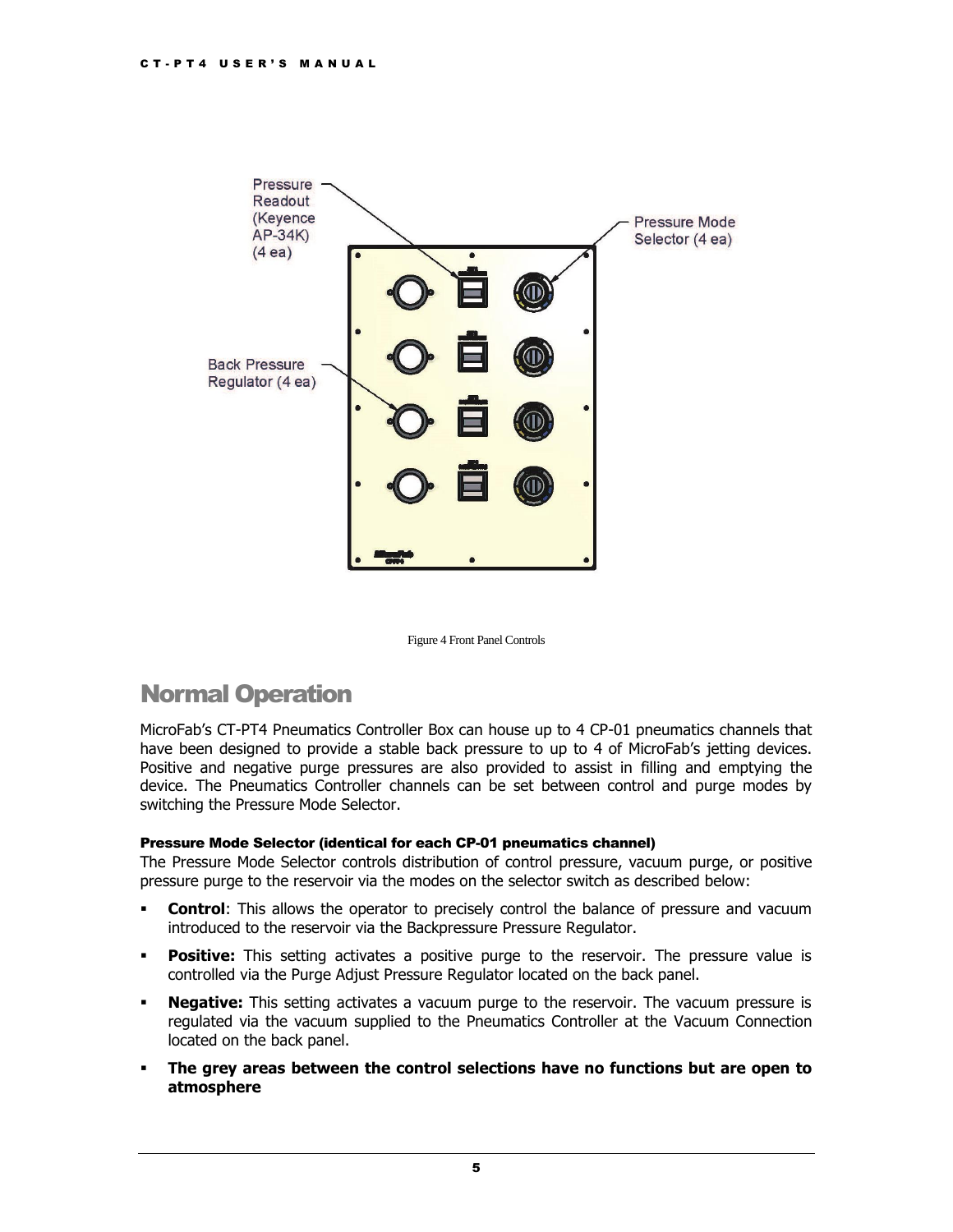#### Pressure Readout (Keyence)

The Pressure Readout displays the value of pressure (positive or negative) being supplied to the reservoir under any of pressure modes described above. The display is set to mmHg at MicroFab but may be changed according to the Keyence instructions supplied with the pneumatics controller.

#### Backpressure Regulator (Fairchild)

The Backpressure Regulator controls the balance of positive and negative pressure supplied to the reservoir when the Pressure Mode Selector is set to "Control". This balance allows fine control of the meniscus during dispensing as shown in **[Figure 5](#page-6-0)**. Turning the knob clockwise increases positive pressure and decreases negative pressure, while turning the knob counterclockwise increases negative pressure and decreases positive pressure.



Figure 5 Examples of meniscus position at the orifice of a dispensing device

#### <span id="page-6-0"></span>Dispensing with pneumatics management from the CT-PT4:

- **Filling the device with fluid from the reservoir:** To do this, turn the Pressure Mode Selector clockwise to the "Positive" position. This will provide positive pressure to the reservoir and fluid should flow through the device. Return the Pressure Mode Selector to the "Control" position to manage dispensing backpressure.
- **Controlling backpressure while dispensing:** Switch the Pressure Mode Selector from "Positive" to "Control" to transfer control to the Backpressure Regulator for fine pressure adjustment. Adjust the Backpressure Regulator until the fluid meniscus is flush with the device orifice. Often a lint free swab is useful in cleaning the front face of the orifice in order to verify the pressure level. **Figure 5** shows possible meniscus positions at the orifice.
- **Emptying the device of fluid back into the reservoir:** Switch the Pressure Mode Selector from "Control" to "Negative". This will provide negative pressure to the reservoir and fluid should flow from the device and back into the reservoir. Keep in mind that as fluid is drawn from the device into the reservoir, the atmosphere at the device tip is being drawn into the device. Take caution with fluids sensitive to ambient atmosphere or prone to drying when using this setting. The negative pressure purge is equal to the amount of vacuum provided to the vacuum connection at the rear panel. **Do not aspirate your dispensing fluid into the Pneumatics Controller.**